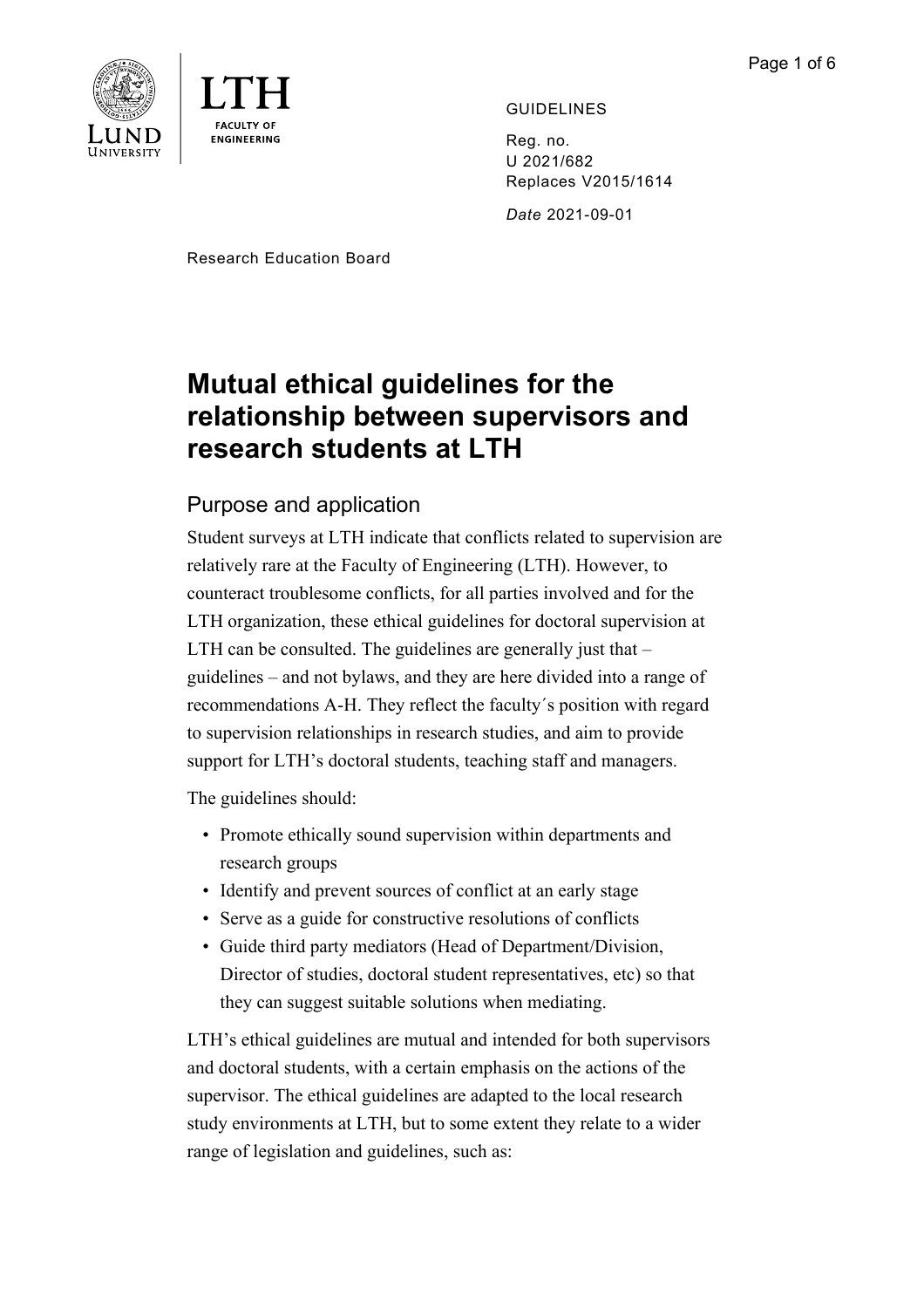- The Higher Education Ordinance (Högskoleförordningen)
- The Swedish Discrimination Act (Diskrimineringslagen)
- The Swedish Penal Code with regards to bribery (Strafflagen)
- Ethical Issues at Lund University notes for guidance
- Guide regarding Discrimination, Harassment, and Victimization for Students at LTH
- European Code of Conduct for Research Integrity (ALLEA)

These regulations and guidelines briefly concern research studies, but they do not explicitly address the unique relationship between doctoral students and their supervisors. For instance, Ethical Issues at Lund University (2005) deals with ethics between researchers, without addressing the particular doctoral student–supervisor relationship within research or research studies. Further, ethical guidelines below were drawn up as a proactive tool complementary to LTH Guidelines for doctoral students and supervisors on conflict management and change of supervisor (U2016/633) which treats the formal right in Sweden to change doctoral supervisor in the LTH context.

# Themes A–H frame key principles for appropriate supervisor – student relationships and behaviors at LTH

## **Theme A: The supervision process**

- Each doctoral student should receive a minimum of 4 hours of active supervision per month, to support the progression of the work.
- The doctoral student should prioritize the planned work and must inform the supervisor of any difficulties that may lead to necessary changes in the work.
- Normally, supervisors have different roles and fields of expertise within a supervision team. The principal supervisor is responsible for the involvement of all co-supervisors in the supervision of the student.
- The doctoral student and the supervisors should jointly plan the work and how it is documented in the individual study plan. The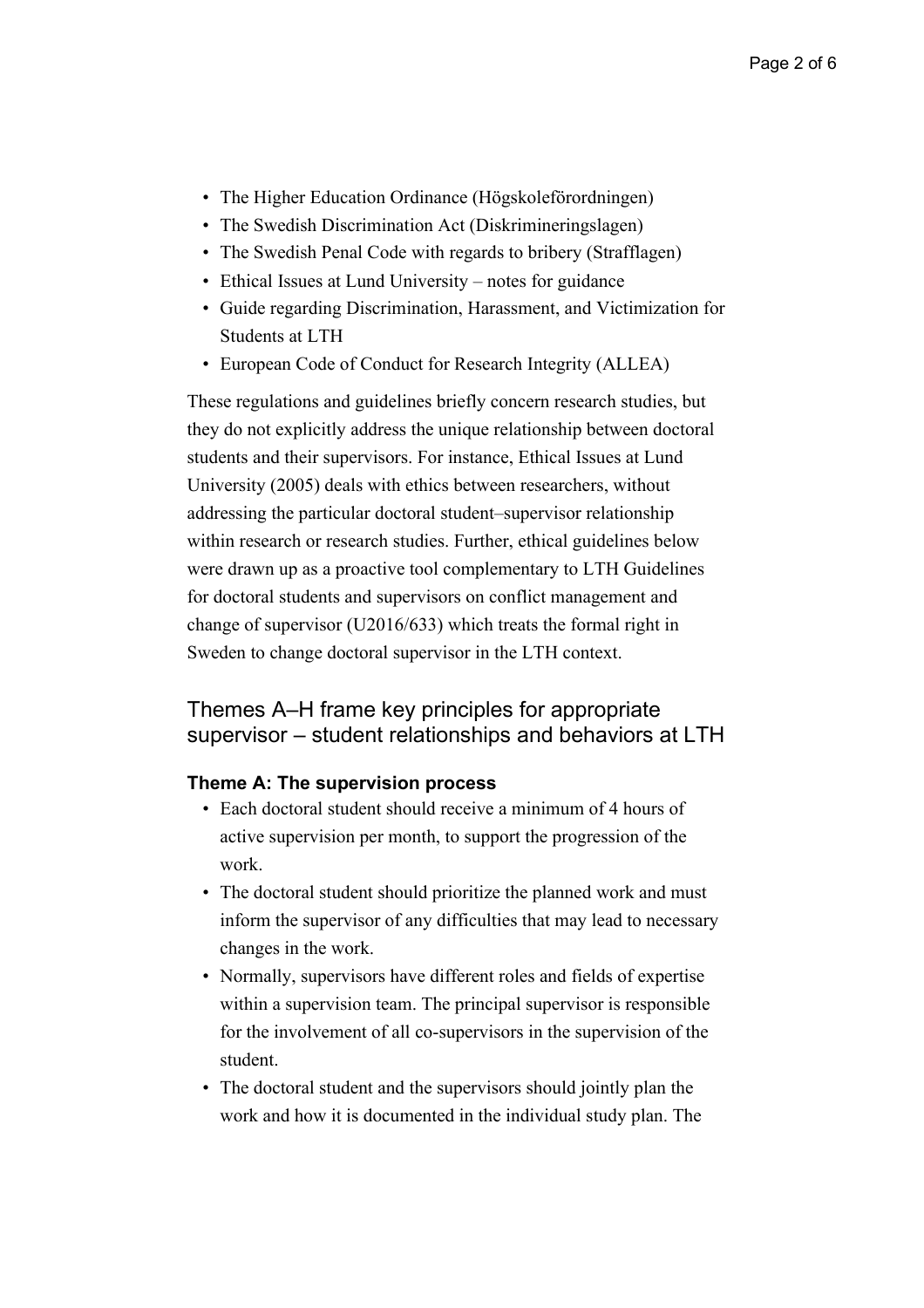student updates the contents of the Individual Study Plan (ISP) accordingly before all involved confirm approval of the ISP.

• In case of significant changes in study and research conditions, the ISP should be updated immediately, or otherwise at least annually. The ISP must be consistent with the framework provided in the Syllabus (Allmän studieplan, ASP) for the research studies subject discipline.

# **Theme B: Mutual respect for personal and academic integrity**

- The supervisor and the doctoral student must show mutual respect for each other's academic integrity and roles. This means that supervisors may not force their preference on doctoral students when there are viable equally valid alternative scientific approaches.
- Doctoral students should openly discuss any need they have for additional supervision or advice with their supervisors, i.e., not bypass their formal supervisors.
- The supervisor and the doctoral student must use a language that promotes respect and personal integrity of both parties. Discrimination based on gender, transgender identity or expression, ethnicity, religion or other belief, disability, sexual orientation, or age, are prohibited under the Swedish Discrimination Act.
- The supervisor and the doctoral student are mutually obliged to take complaints of inappropriate use of language and discrimination seriously. If such objections do not promptly result in improved work- and study conditions, the Head of Department/Division or the Director of studies of the discipline must be contacted immediately.

## **Theme C: Trust and confidence**

• Advice regarding the student's private life generally falls outside the role of the supervisor. However, in cases where a personal crisis influences the student's work and studies, the supervisor should act and remain in contact with the troubled student. In such circumstances the supervisor is expected to volunteer information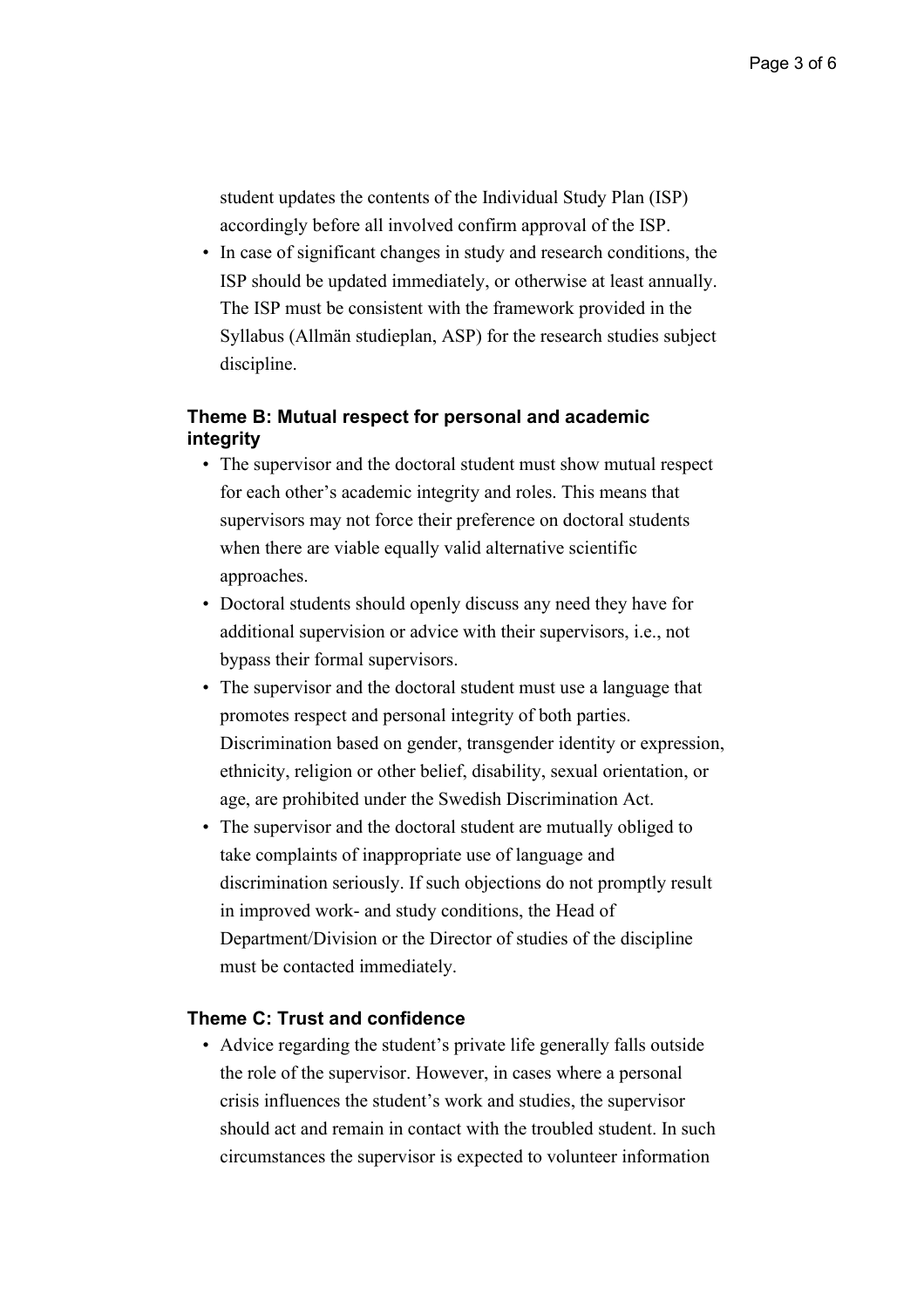that may be helpful and support the student's situation (for instance how to contact Occupational Health at LU). Although the supervisor must use discretion when handling private information, the Head of Department/Division must be informed of any serious conditions that influence the students work capacity and wellbeing.

- Supervisors should not burden the students with their own private problems but must inform the student and the Head of Department/Division in cases where such problems may affect the supervision.
- Doctoral students may not offer, and the supervisor may not accept compensation for the supervision in addition to what has been agreed with the department and faculty. Such compensation can create bias and may fall under the provisions on bribery in the Swedish Penal Code.
- Research studies at LTH should focus entirely on those tasks that are defined in the ISP of the student (research project, course work and departmental duties).

#### **Theme D: Parallel relationships**

- The supervisor and the doctoral student should maintain a professionally helpful relationship and avoid mutual private relationships that may cause the parties to become biased, thus creating potential conflicts of interest in the workplace. If a private relationship evolves, however, it is the responsibility of the supervisor and the doctoral student to promptly initiate a change of supervisor.
- Legitimate parallel relationships based on relevant professional roles (business partners, joint patents, etc.) must be documented in the ISP as early as possible, in order to avoid potential conflicts of interest later during the research studies. Aspects of ownership of research outcomes need to be clearly established early on.

#### **Theme E: Academic conduct**

• In cases of co-publications by the doctoral student and the supervisor within a joint research project, the principles of co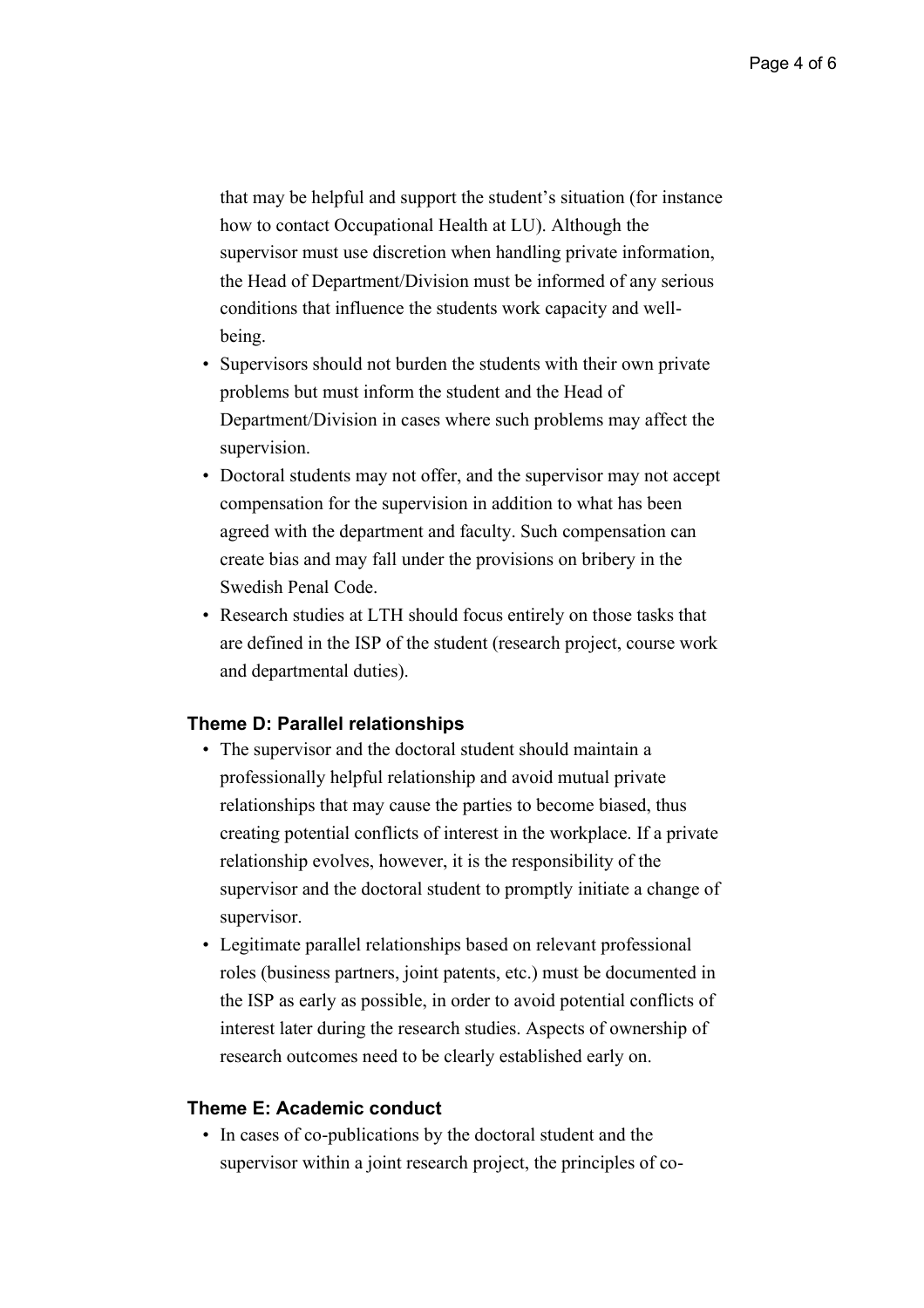authorship and the order of authors should be established at an early stage of the research process, in accordance with the European Code for Research Integrity (ALLEA 2017).

- The supervisor and the doctoral student should abide by the norms of their particular research discipline community with regard to coauthorship principles. As always, authorship is solely granted based on substantive contributions to the publication (ALLEA 2017).
- If a supervisor wishes to include the research results of a doctoral student in his or her individual publications or public presentations, he or she must obtain consent from the student. In such a case, references to the doctoral student's contributions must be explicit, in accordance with sound research practice (ALLEA 2017).

## **Theme F: Participation in an externally funded research project**

- Most doctoral students at LTH are externally funded. It is the responsibility of the doctoral student to stay within the overall aim and the timeframes of the research project. The right to change supervisors is established in the Higher Education Ordinance, but this does not equal a right to change research focus.
- Research project leaders and supervisors should not remove a student from the research project or resources except as a last resort. If such changes turn out inevitable, it is the strict obligation of the department to minimize and compensate any disturbance of the student's work progress and research plan.
- It is the responsibility of the supervisor to ensure that administrative work does not take precedence and prevents the academic work of the doctoral student.
- The doctoral student must respect the fact that research results may need to be kept confidential before publication, provided that such boundary conditions have been established early on in the ISP. Confidentiality may however not prevent the doctoral student from publishing and defending the doctoral thesis within the four-year timeframe of the education program.
- It is the responsibility of the supervisor and the department to ensure that the total amount of funding of a doctoral student covers